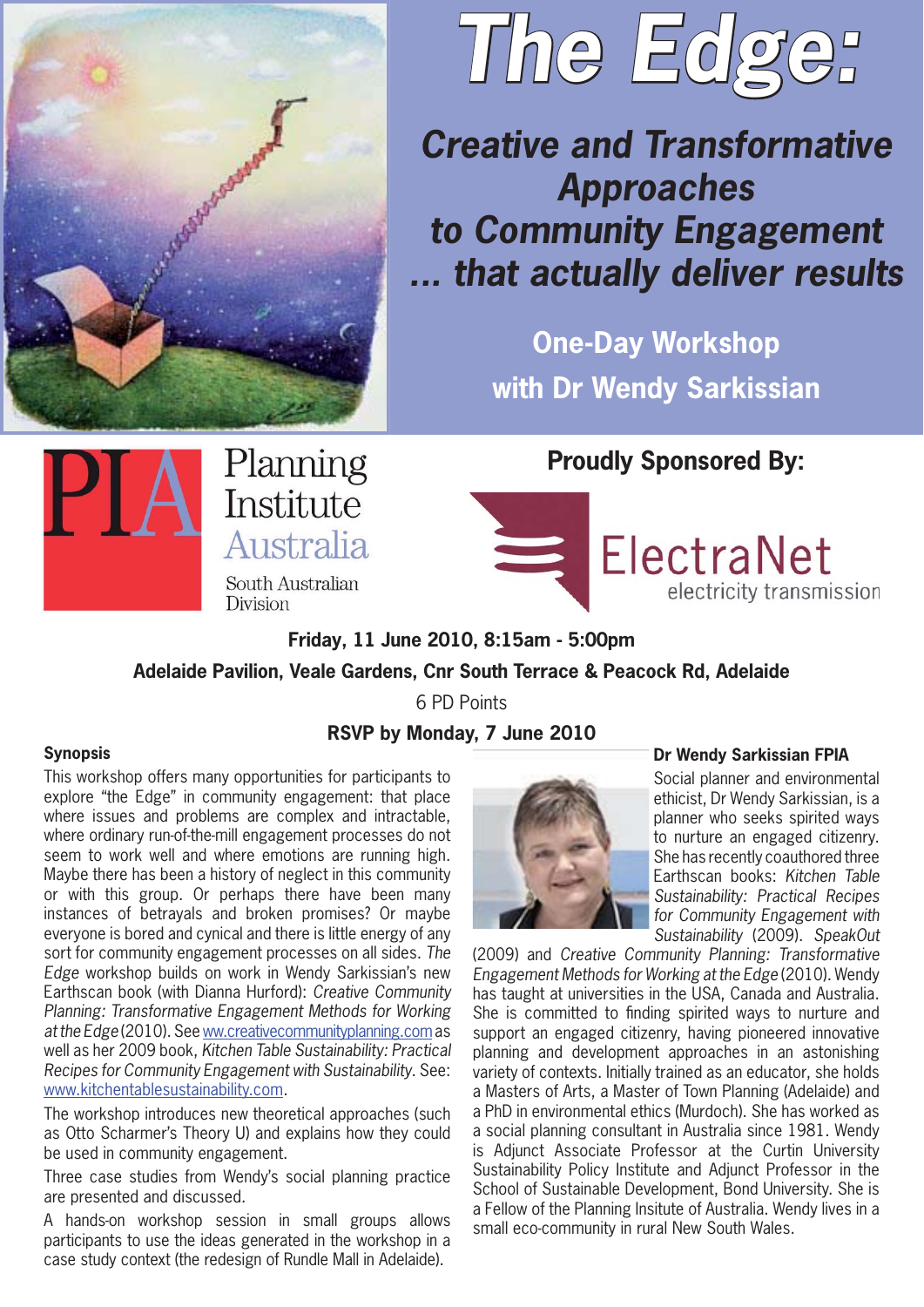|                                        | Planning<br>The Edge:<br>Institute<br><b>Creative and Transformative Approaches</b><br>to Community Engagement<br>Australia<br>that actually deliver results<br>South Australian<br>Community Engagement Workshop with Dr Wendy Sarkissian<br>Division |                                                                                                                                                                                   |                                                                                                                                                |  |  |  |  |  |  |  |  |
|----------------------------------------|--------------------------------------------------------------------------------------------------------------------------------------------------------------------------------------------------------------------------------------------------------|-----------------------------------------------------------------------------------------------------------------------------------------------------------------------------------|------------------------------------------------------------------------------------------------------------------------------------------------|--|--|--|--|--|--|--|--|
|                                        | $\equiv$                                                                                                                                                                                                                                               | ElectraNet<br>electricity transmission                                                                                                                                            | Friday, 11 June 2010, 8:15am to 5:00pm<br>Adelaide Pavilion, Veale Gardens<br>6 PD Points<br>RSVP by Monday, 7 June 2010 to secure your place! |  |  |  |  |  |  |  |  |
| <b>Please Bring:</b><br><b>Program</b> |                                                                                                                                                                                                                                                        |                                                                                                                                                                                   |                                                                                                                                                |  |  |  |  |  |  |  |  |
|                                        | 8:15                                                                                                                                                                                                                                                   | Arrivals and refreshments                                                                                                                                                         | A small object that inspires you<br>and/or has special meaning for you                                                                         |  |  |  |  |  |  |  |  |
|                                        | 8:30                                                                                                                                                                                                                                                   | <b>Session 1: Introductions</b><br>Stillness in Action exercise: ways of being in the world with respect to community engagement                                                  |                                                                                                                                                |  |  |  |  |  |  |  |  |
|                                        | 9:15                                                                                                                                                                                                                                                   | <b>Session 2: Why The Edge?</b><br>Why now?<br>What is the Edge in community engagement?<br>The importance of EdgeWork.<br>Qualities of working at the Edge.<br><b>Discussion</b> |                                                                                                                                                |  |  |  |  |  |  |  |  |
|                                        | 10:00 Session 3: Stories from The Edge:<br>Brainstorming and mind mapping of participants' stories                                                                                                                                                     |                                                                                                                                                                                   |                                                                                                                                                |  |  |  |  |  |  |  |  |
|                                        | 10:30                                                                                                                                                                                                                                                  | Morning tea                                                                                                                                                                       |                                                                                                                                                |  |  |  |  |  |  |  |  |
|                                        | 11:00 Session 4: Example of EdgeWork 1: Creating the Nonhuman Being<br><b>Discussion</b>                                                                                                                                                               |                                                                                                                                                                                   |                                                                                                                                                |  |  |  |  |  |  |  |  |
|                                        |                                                                                                                                                                                                                                                        | 11:45 Session 5: A New Theory to Guide EdgeWork: Theory U<br><b>Discussion</b>                                                                                                    |                                                                                                                                                |  |  |  |  |  |  |  |  |
|                                        |                                                                                                                                                                                                                                                        | 12:30 <b>Lunch</b><br>Individual exercise in Nature during lunch                                                                                                                  |                                                                                                                                                |  |  |  |  |  |  |  |  |
|                                        | 1:30                                                                                                                                                                                                                                                   | Session 6: Example of EdgeWork 2: Our Bonnyrigg Dream<br>The theory and practice of guided imagery and creative visualisation in community visioning<br><b>Discussion</b>         |                                                                                                                                                |  |  |  |  |  |  |  |  |
|                                        | 2:30                                                                                                                                                                                                                                                   | <b>Session 7: Hands-on Exercise</b><br>(re)Visioning Rundle Mall from the perspective of children and young people                                                                |                                                                                                                                                |  |  |  |  |  |  |  |  |
|                                        |                                                                                                                                                                                                                                                        | How might such a processes unfold?<br>Which models and theories to consider?<br>Inspiration provided by lunchtime exercise                                                        |                                                                                                                                                |  |  |  |  |  |  |  |  |
|                                        | 3:45                                                                                                                                                                                                                                                   | <b>Session 8: Report back from individual groups</b><br><b>Discussion</b>                                                                                                         |                                                                                                                                                |  |  |  |  |  |  |  |  |
|                                        | 4:15                                                                                                                                                                                                                                                   | Session 9: Example of EdgeWork 3: Eagleby Reconnecting Ceremony<br><b>Discussion</b>                                                                                              |                                                                                                                                                |  |  |  |  |  |  |  |  |
|                                        | 4:55                                                                                                                                                                                                                                                   | Final words and close of workshop                                                                                                                                                 |                                                                                                                                                |  |  |  |  |  |  |  |  |